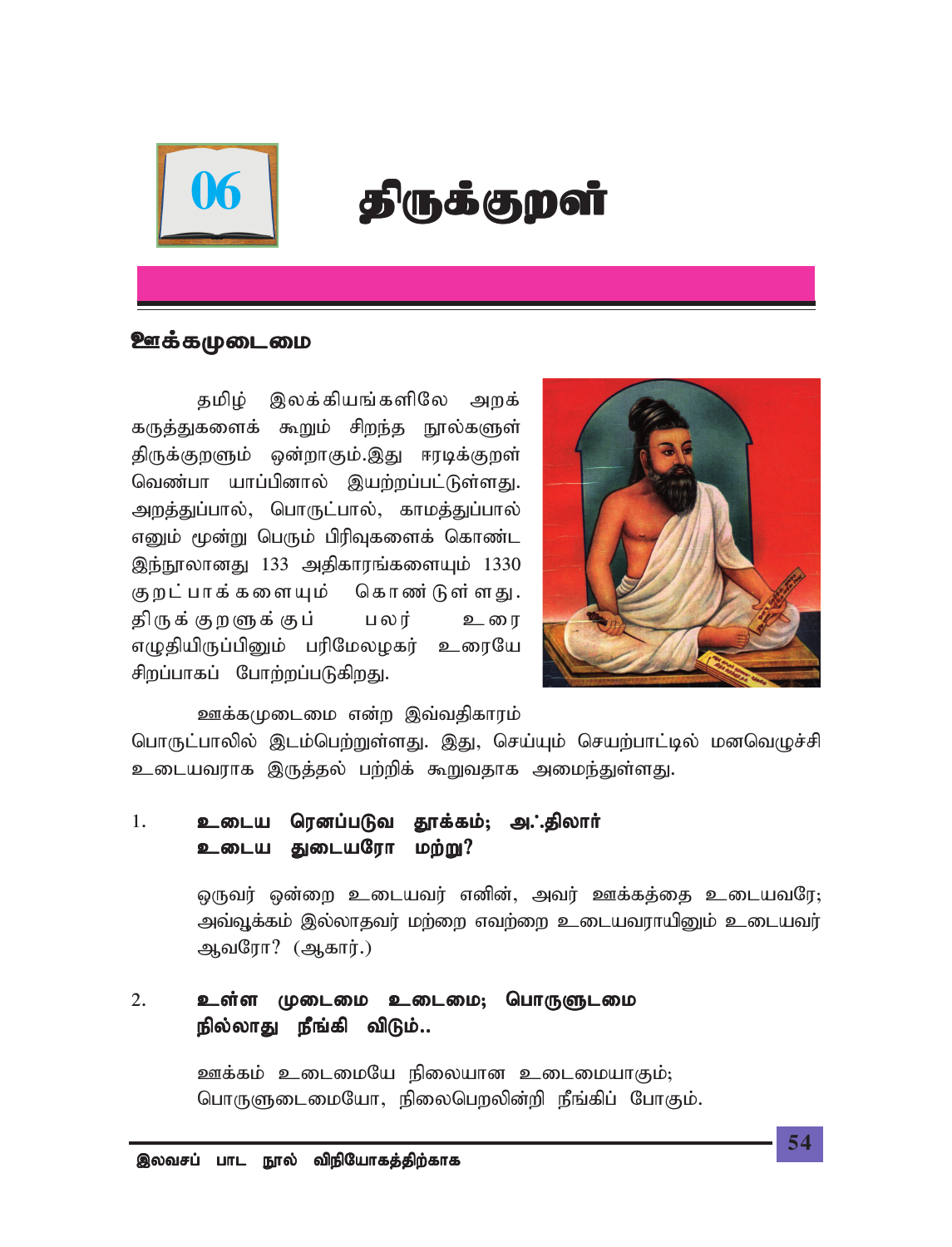#### 3. ஆக்கம் இழந்தே மென் றல்லாவார், ஊக்கம் ஒருவந்தம் கைத்துடை யார்.

ஊக்கத்தை உறுதியான கைப்பொருளாக உடையவர்,எம் செல்வத்தை இழந்து விட்டோம் என்று வருந்திக் கூறும் நிலைக்கு ஆட்படார்.

## *4. Mf;fk; mju;tpdha;r; nry;Yk;@ mirtpyh* ஊக்க முடையா <u>ன</u>ுமை

தளராத ஊக்கம் உடையவனிடத்து வழிகேட்டுச் செல்வம் தானே வந்து சேரும்.

## 5. **மெள்ளத் தனையமலர் நீட்டம்; மாந்தர்தம்** உள்ளத் தனைய துயர்வு

நீர்ப்பெருக்கின் அளவிற்குத் தகுந்தவாறு நீர்ப்பூவின் தண்டின் நீளம் அமையும்; அதுபோல், மாந்தரின் ஊக்கத்தின் அளவுக்குத் தகுந்தவ<u>ா</u>று உயர்வு அமையும்.

## 6. உள்ளுவ தெல்லாம் உயர்வுள்ளல்; மற்றது தள்ளினும் தள்ளாமை நீர்த்<u>த</u>ு

நினைப்பவற்றை எல்லாம் உயர்ந்தவையாய் நினைக்க வேண்டும். *clNd epiwNtwhtpbDk; tplhky; Nkw; nfhs;s Ntz;ba ngUikAilait mit.*

### *7. rpijtplj; njhy;fhu; cuNthu;@ Gijak;gpw; rpijtplj; njhy;fhu; cuNthu;@*  பட்டுப்பா டூன்றும் களிறு

அம்பு தன் உடலில் ஆழப் புகுந்தாலும் அதைத் தாங்கித் தன் கடமையில் சோராமல் ஊன்றி நிற்கும் யானை; அதுபோல் ஊக்க முடையார் தமக்கு அழிவு வருமிடத்தும் சிறிதும் கடமையில்*;* சோர்வடையார்.

#### *8. cs;sk; ,yhjtu; va;jhu;> cyfj;J* ்வள்ளியம்' என்னும் செருக்கு

பரந்த உலகில் யாம் கொடைத் தன்மை உடையோம் என்<u>ன</u>ும் *ngUikia Cf;fkpy;yhjtu; vd;Wk; mila khl;lhu;.*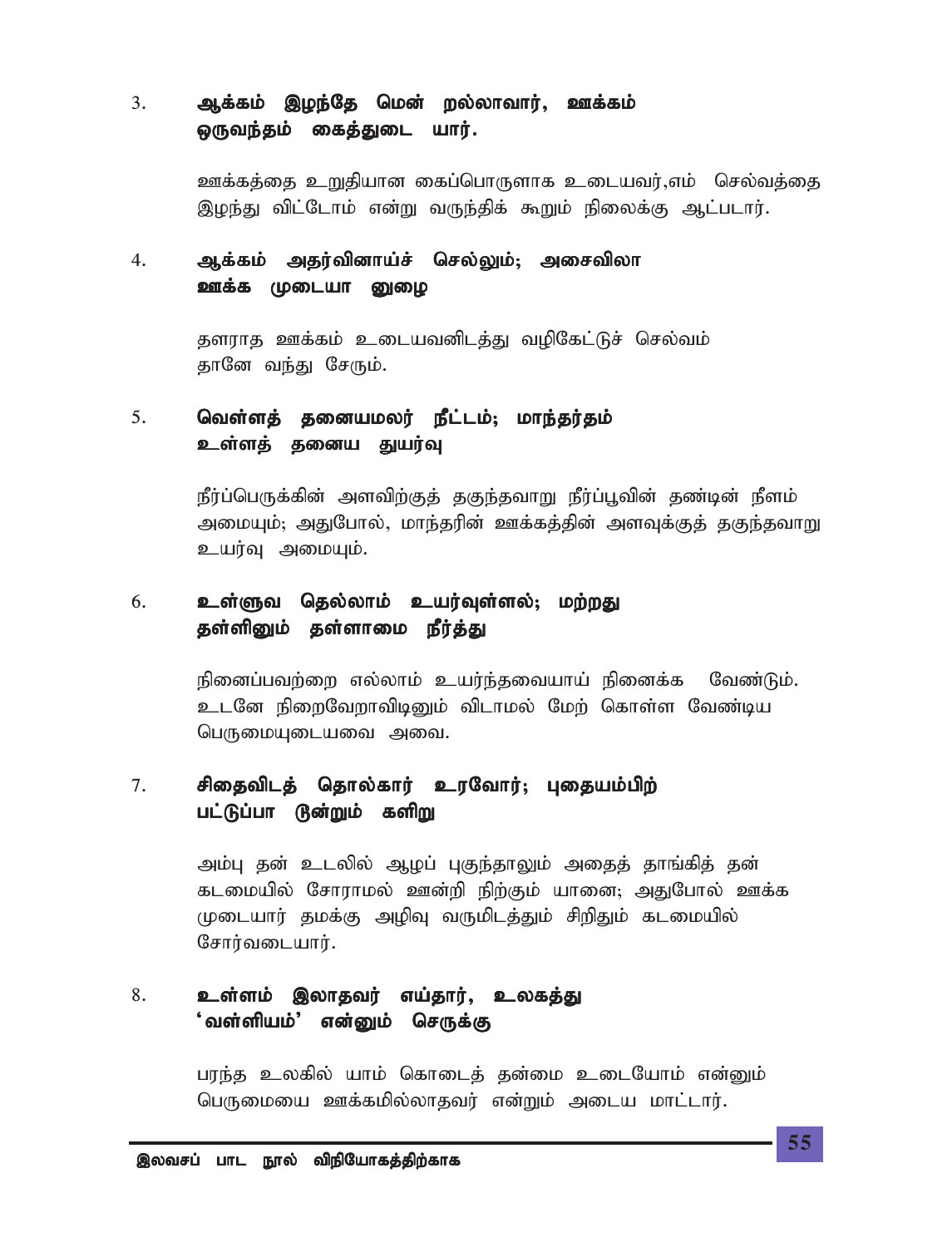9. **பரியது கூர்ங்கோட்ட தாயினும், யானை** வெர<u>ூ உ</u>ம் புலிதாக் குறின். உடல் பெரியதாகவும், கூர்மையான கொம்பு உடையதாகவும் யானை இருப்பினும் (இவ்விரண்டும் இல்லாக) புலி ஊக்கமாகத் தாக்கும்போது அஞ்சி வெருண்டு விடும்.

## 10. உரமொருவற் குள்ள வெறுக்கை அ.்.தில்லார் **மரம்மக்க ளாதலே வேறு.**

 $\Omega$ ருவனுக்கு உள்ளத்தில் உள்ளதாகிய பெருவளம் ஊக்கமேயாம்; அதனை இல்லாதவர் மரம் போல்வர்; மக்கள் என்னும் பெயரும் வடிவமுமே வேறுபாடு ஆகும்.

## கிரகித்தற் பயிற்சி

- 1. ஊக்கமுடைமை எனப்படுவது யாது?
- *2. ~kuk; Nghy;tu;| vd;W Fwpg;gplg;gLgtu; ahtu;?*
- 3. இரண்டாம் மூன்றாம் குறட்பாக்களை கொண்டுகூட்டி எழுதுக.
- 4. *உ*ளக்கமுடையார் அடையும் சிறப்புக்கள் யாவை?
- <u>5. ஊக்கம் உடையாரது உயர்ச்சி பற்றி விளக்குக.</u>
- *6. Cf;fk; ,y;yhjhupd; ,fo;r;rp gw;wp ts;Stu; \$Wkhw;iw* விளக்குக.
- *7. Cf;f kpFjpiaf; Fwpg;gpLtjw;fhf ifahsg;gl;Ls;s ctik* யாது? விளக்குக.
- 8. *பி*ன்வரும் சொற்களைப் பிரிக்கெமுகுக.

|      | அ∴்திலார்           | 11.          | அசைவிலா           |
|------|---------------------|--------------|-------------------|
| iii. | பொருளுடைமை          | 1V.          | உள்ளுவதெல்லாம்    |
| V.   | உடையதுடையரோ         | Vl.          | ஊக்கமுடையானுழை    |
| vii. | உள்ளத்தனையதுயர்வு   | <b>VIII.</b> | சிதைவிடத்தொல்கார் |
| 1X.  | கூர்ங்கோட்டதாயினும் | X.           | உரமொருவற்குள்ள    |

## செயற்பாடு

குழுவாக இணைந்து பின்வரும் செயற்பாடுகளில் ஈடுபடுங்கள்.

- *1. ~~Cf;fKilik|| vDk; mjpfhuj;jpy; ,lk;ngw;Ws;s ctikfis* எடுத்துக் காட்டுங்கள்.
- 2. <u>உ</u>ள்ளத்தனையது உயர்வு' என்ற தலைப்பில் கட்டுரை ஆக்குங்கள்.
- *3. Cf;fKilik njhlu;ghd NtW ePjpg; ghly;fisj; Njb* இசைகூட்டிப்பாடுங்கள்.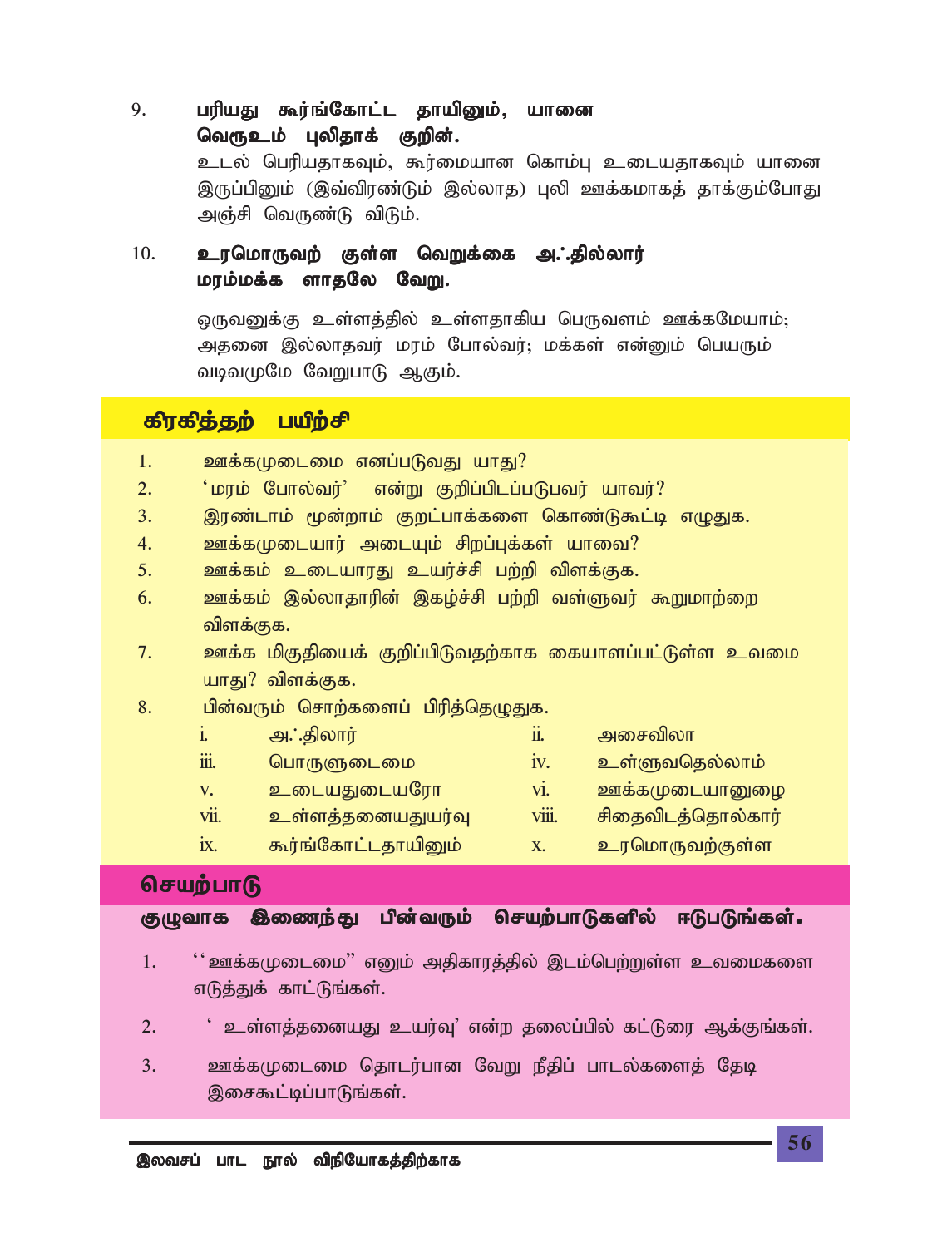# திலக்கணம்

#### சார்பெழுத்து

முதலெழுத்துக்களைச் சார்ந்து நின்று இயங்குபவை சார்பெழுத்துக்களாகும். உயிர்மெய்யெழுத்துக்கள், ஆய்தம் இவற்றுடன் *KjnyOj;Jf;fSs; rpy nrhw;fspy; mikAk; NghJ> jkf;Fupa*  $\circ$ லிப்புமுறையில் ஓலிக்காது, சிறிது வேறுபட்டு (நீண்டு / குறுகி) ஓலிப்பனவாக அமைந்தனவும் சார்பெழுத்துக்களாகக் கொள்ளப்படுகின்றன.

#### 01. குற்றியலுகரம்

இதழ் குவியாது உச்சரிக்கப்படும் உகரமே குற்றியலுகரம் எனப்படுகின்றது. குறுகி ஒலிக்கும் உகரம் என்பது இதன் பொருள். க், ச், ட், த், ப், ற் ஆகிய வல்லின மெய்களில் உகரம் ஏறி நிற்கும் போது அவை பின்வருமாறு அமையும்.

| க் | $\pm$            | உ | $=$ | கு                      |
|----|------------------|---|-----|-------------------------|
| ச் | $\pm$            | உ | $=$ | சு                      |
| ட் | $\pm$            | உ | =   | $\overline{\mathbb{G}}$ |
| த் | $\pm$            | உ | $=$ | து                      |
| ů  | $\pm$            | உ | $=$ | 4                       |
| ற் | $\boldsymbol{+}$ | உ | $=$ | று                      |

எனவே, குற்றியலுகரமொன்றின் இறுதியில் கு, சு, டு, து, பு, று ஆகிய எமுத்துக்கள் வரும். இவற்றுக்கு முன்வரும் எமுத்தை அடிப்படையாகக் கொண்டு இதனை ஆறு வகையாகப் பிரிப்பர்.

| 1.7 | வன்றொடர்      |     | நாக்கு, பத்து, பேச்சு, பட்டு   |
|-----|---------------|-----|--------------------------------|
| 2.  | மென்றொடர்     |     | பஞ்சு, வண்டு, பந்து, குரங்கு   |
| 3.  | இடைத் தொடர்   | $=$ | பெய்து, செய்து, நல்கு, மார்பு, |
| 4.  | உயிர்த் தொடர் | $=$ | தராசு, கயிறு, மிளகு            |
| 5.  | நெடிற்றொடர்   | ÆF. | ஆடு, காசு, சோறு, மாது          |
| 6.  | ஆய்தத் தொடர்  | =   | அ∴்து, எ∴்கு                   |

#### 02. உயிரளபெடை

செய்யுளிலே ஓசை குறையும் இடத்து நெட்டுயிர்கள் சொல்லின் முதல், இடை, கடை நிலைகளில் தமக்குரிய இரண்டு மாத்திரையை விட நீண்டொலித்தல் உயிரளபெடை எனப்படும். இது பொதுவாக செய்யுள்களிலே பயன்படுத்தப்படும். <mark>உதாரணம்</mark>

தெய்வம் தொழாஅள் .......... <u>ஓஓதல் வேண்டும் ..........</u>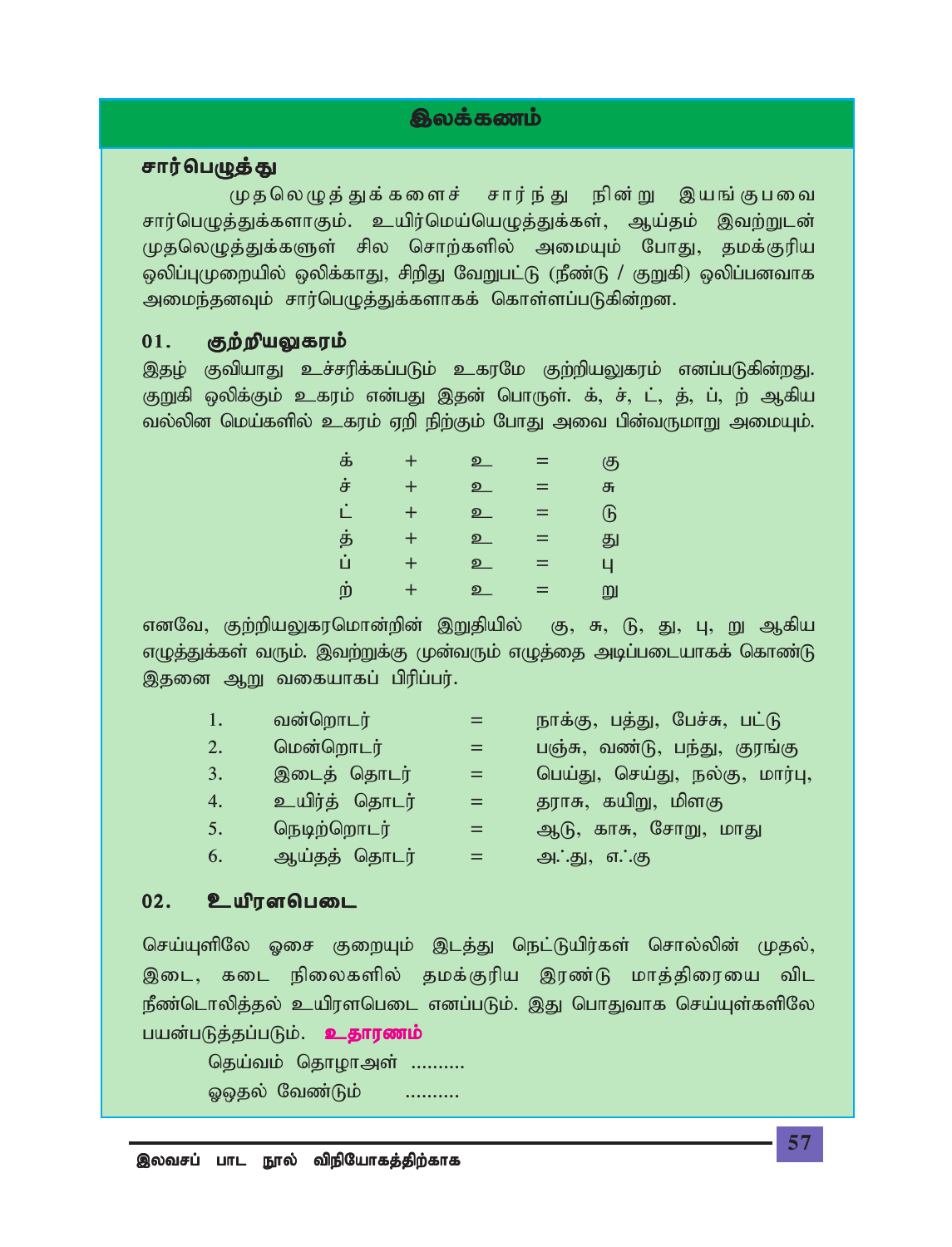#### $03.$   $\omega$ ற்றளபெடை

செய்யுளில் ஓசை குறையுமிடத்து மெல்லின எழுத்துகளும் ர், ழ் தவிர்ந்த நான்கு இடையின எழுத்துகளும், ஆய்தமும் தமக்குரிய அரை மாத்திரையில் இருந்து நீண்டொலித்தல் ஒற்றளபெடை எனப்படும். ஏனைய சார்பெழுத்துக்கள் பற்றி மேல்வரும் வகுப்புகளில் கற்றுக் கொள்ளுங்கள். **உதாரணம்**:- இலங்ங்கு வெண்ண்பிறை, மடங்ங்கலந்த

தற்காலப் பாடல்களில் இசை கூட்டிப் பாடுவதற்காக உயிரளபெடையும் ஒற்றளபெடையும் பயன்படுத்தப்படுகின்றன.

## பயிற்சி

- 1. சார்பெழுத்து எனப்படுவது யாது?
- 2. பின்வரும் சொற்களுள் வன்றொடர்க் குற்றியலுகரம், இடைத்தொடர்க் குற்றியலுகரம் ஆகியவற்றை வேறுபடுத்தி எழுதுக.

*nga;J> ehf;F> gl;L> khu;G> nra;J> gj;J*

3. *பி*ன்வரும்சொற்களுள் உயிரளபெடைகளையும் ஒற்றளபெடைகளையும் வேறுபடுத்தி எழுதுக.

இலங்ங்கு, ஓஒதல், அன்ன்பு மலர்களே, தொழாஅள், வாஅவெண்ணிலா, எங்ங்கே நிம்மகி

### மொமி வளம்

#### <u>உவமைத்தொடர்</u>

அணிகளிலே தலையாயது உவமை. செய்யுள்களிலும் உரைநடைப் பகுதிகளிலும் பொருளை விளக்குவதற்கு அது பெருந்துணைபுரியும். இலக்கியங்களில் பெரிதும் பயின்று வரும் உவமைத்தொடர்கள் சில இங்கு தரப்பட்டுள்ளன.

- 1. அணைகடந்த வெள்ளம் போல
- *2. mdypilg;gl;l nkOF Nghy*
- *3. Mfhaf; Nfhl;il fl;baJ Nghy*
- 4. இலவு காத்த கிளிபோல
- 5. இலைமறை காய் போல
- <u>6. ஈருடலும் ஓருயிரும் போல</u>
- <u>7. உட்சுவர் இருக்க புறச்சுவர் தீற்றுவது</u> போல
- 8. <u>ஊமை கண்ட</u> கனவு போல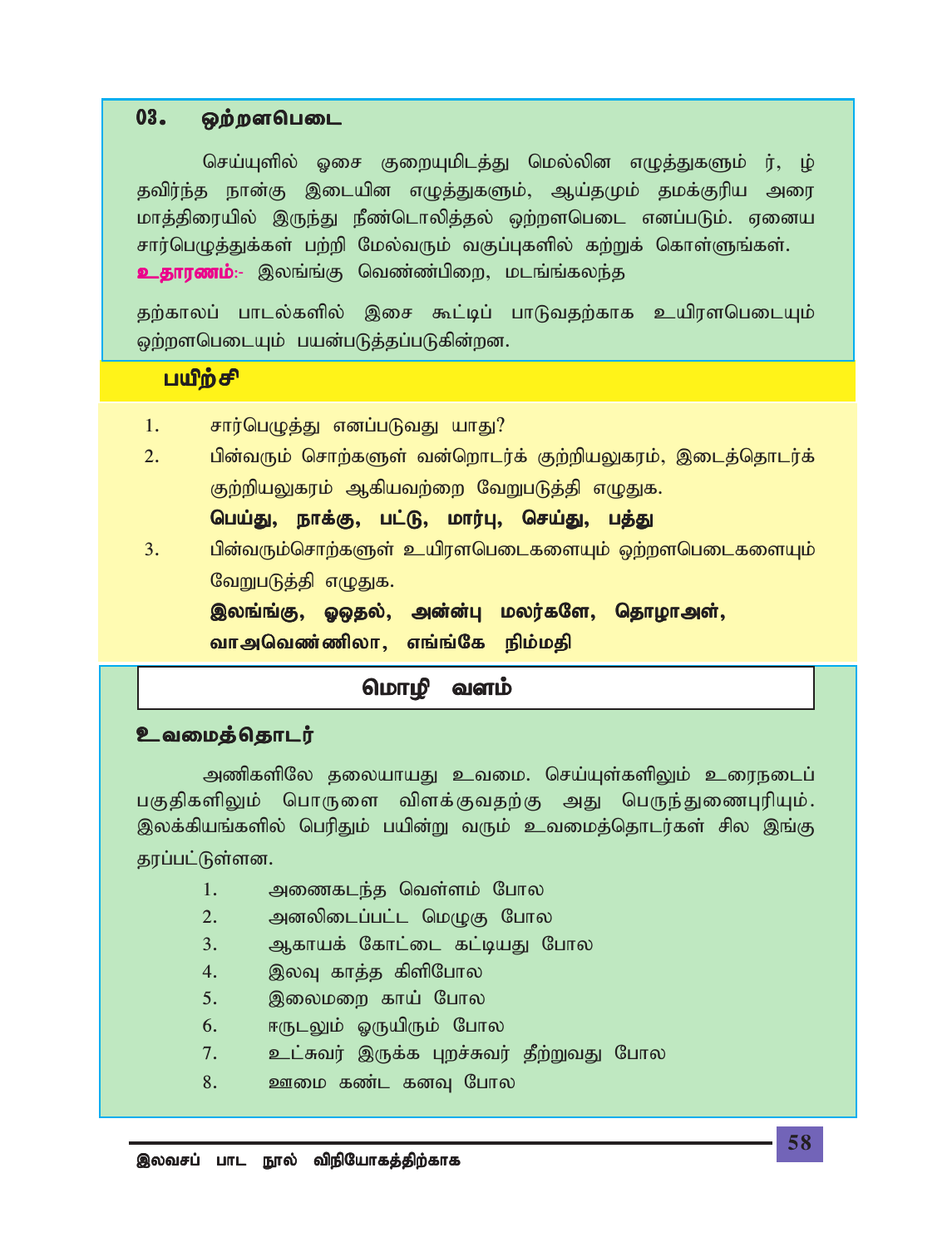| 11.                                                                                                                                                                                                               | ஒளியைக் கண்ட இருளைப் போல                                                                                          |  |  |
|-------------------------------------------------------------------------------------------------------------------------------------------------------------------------------------------------------------------|-------------------------------------------------------------------------------------------------------------------|--|--|
| 12.                                                                                                                                                                                                               | கனியிருப்பக் காய் கவர்தல் போல                                                                                     |  |  |
| 13.                                                                                                                                                                                                               | கிணற்றுத் தவளை போல                                                                                                |  |  |
| 14.                                                                                                                                                                                                               | வளர்த்த கடா மார்பில் பாய்வது போல                                                                                  |  |  |
| 15.                                                                                                                                                                                                               | செவிடன் காதில் ஊதிய சங்குபோல                                                                                      |  |  |
| 16.                                                                                                                                                                                                               | சேற்றில் முளைத்த செந்தாமரை போல                                                                                    |  |  |
| 17.                                                                                                                                                                                                               | இரண்டு தோணியில் கால் வைத்தது போல                                                                                  |  |  |
| 18.                                                                                                                                                                                                               | மண் குதிரை நம்பி ஆற்றில் இறங்கியது போல                                                                            |  |  |
| 19.                                                                                                                                                                                                               | தீட்டிய மரத்திற் கூர் பார்ப்பது போல                                                                               |  |  |
| 20.                                                                                                                                                                                                               | நவில் தொறும் நூல் நயம் போல.                                                                                       |  |  |
| பயிற்சி                                                                                                                                                                                                           |                                                                                                                   |  |  |
|                                                                                                                                                                                                                   |                                                                                                                   |  |  |
| (i)                                                                                                                                                                                                               | முதல் வரிசையில் உள்ள உவமைத்தொடர்களுக்கேற்ற உவமேயங்களை<br>இரண்டாம் நிரையிலிருந்து தெரிந்து எடுத்து வாக்கியமாக்குக. |  |  |
|                                                                                                                                                                                                                   | 1. கண்ணை இமை காப்பது போல<br>1. அந்த அறிஞர் வெளியுலகுக்குத்<br>தெரியாதிருந்தார்.                                   |  |  |
|                                                                                                                                                                                                                   | 2. கலங்கரை விளக்குப் போல<br>2. படிக்காத அவன் பரீட்சையில் அதி<br>கூடிய புள்ளிகள் பெற விரும்பினான்.                 |  |  |
| 3. எட்டாப் பழத்திற்கு கொட்டாவி<br>விட்டது போல<br>3. அரசன் குடி மக்களைக் காத்தான்.                                                                                                                                 |                                                                                                                   |  |  |
| போல                                                                                                                                                                                                               | 4. ஓரச்சில் உருக்கி வார்த்தாற்<br>4. ஆசிரியர் வழிகாட்டியாக விளங்கினார்.                                           |  |  |
|                                                                                                                                                                                                                   | 5. குடத்துள் விளக்குப் போல<br>5. சகோதரிகள் இருவரும் விளங்கினர்.                                                   |  |  |
| (ii)<br>இங்கு தரப்படாத வேறு சில உவமைத் தொடர்களைத் தேடி எழுதுக.<br>அவற்றுக்கேற்ற உவமேயங்களை இணைத்து வாக்கியங்கள் எழுதுக.<br>(iii)<br>நீங்கள் கற்ற பாடப்பரப்புகளில் இருந்து உவமைத் தொடர்களைக்<br>கண்டறிந்து எழுதுக. |                                                                                                                   |  |  |
|                                                                                                                                                                                                                   | ஆக்கத்திறன்                                                                                                       |  |  |
| கதை எழுதுவோம்                                                                                                                                                                                                     |                                                                                                                   |  |  |
| கதை ஒன்றை எழுதும் போது கவனிக்க வேண்டிய விடயங்கள்.                                                                                                                                                                 |                                                                                                                   |  |  |
| $\boxtimes$                                                                                                                                                                                                       | கதைக்கரு<br>$\boxtimes$<br>பாத்திர வார்ப்பு                                                                       |  |  |
| $\boxtimes$                                                                                                                                                                                                       | மொழிநடை<br>$\boxtimes$<br>எடுப்பு, தொடுப்பு, முடிப்பு                                                             |  |  |
| $\boxtimes$                                                                                                                                                                                                       | கதைக்குப் பொருத்தமான தலைப்பு                                                                                      |  |  |

9. எய்தவன் இருக்க அம்பை நோவது போல

10. ஏட்டுச் சுரைக்காய் போல

г

L I ľ L I, Ĺ

**59**